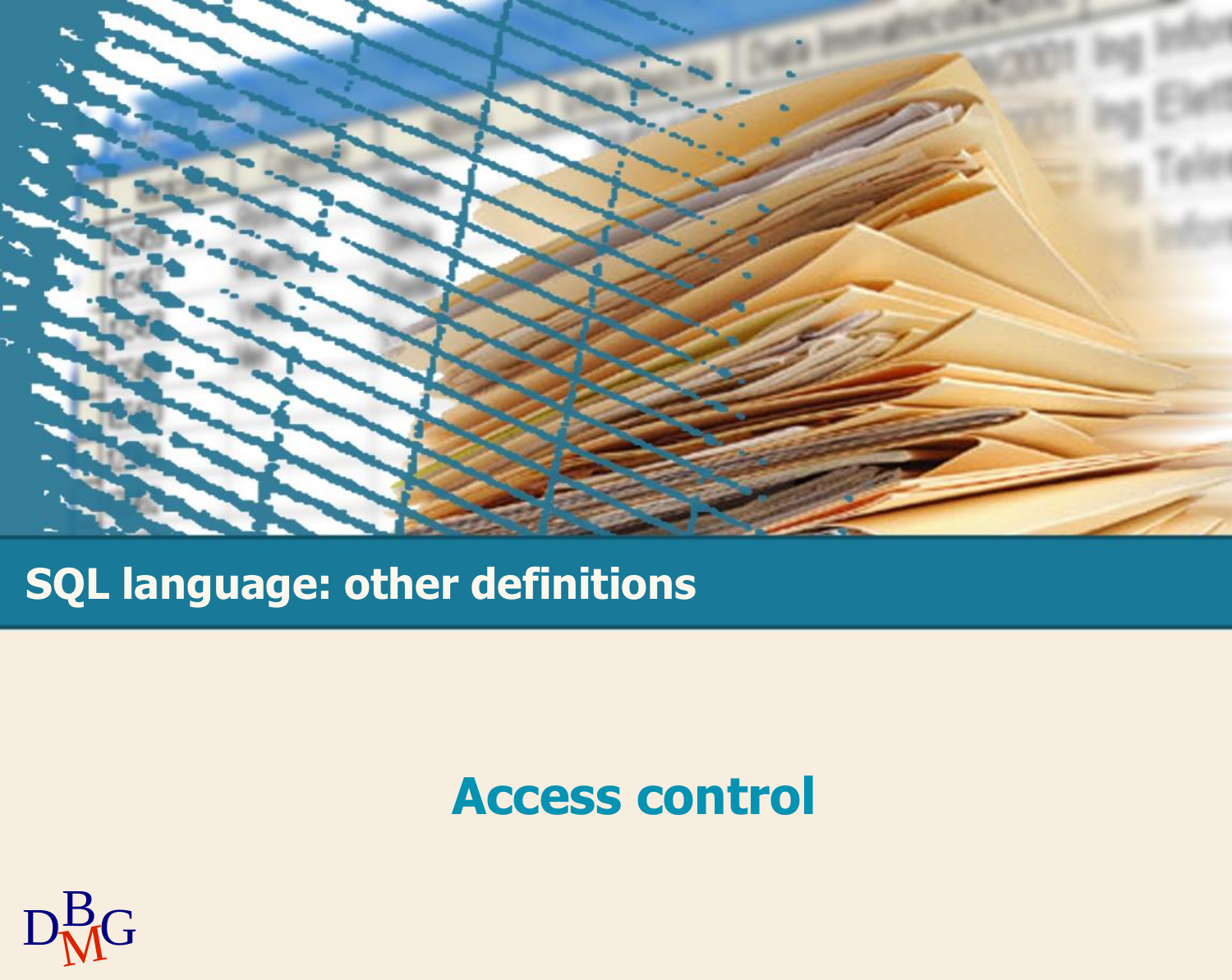### **Access control**

#### $\Sigma$  Data security

- $\Sigma$  Resources and privileges
- $\Sigma$  Management of privileges in SQL
- $\Sigma$  Management of roles in SQL

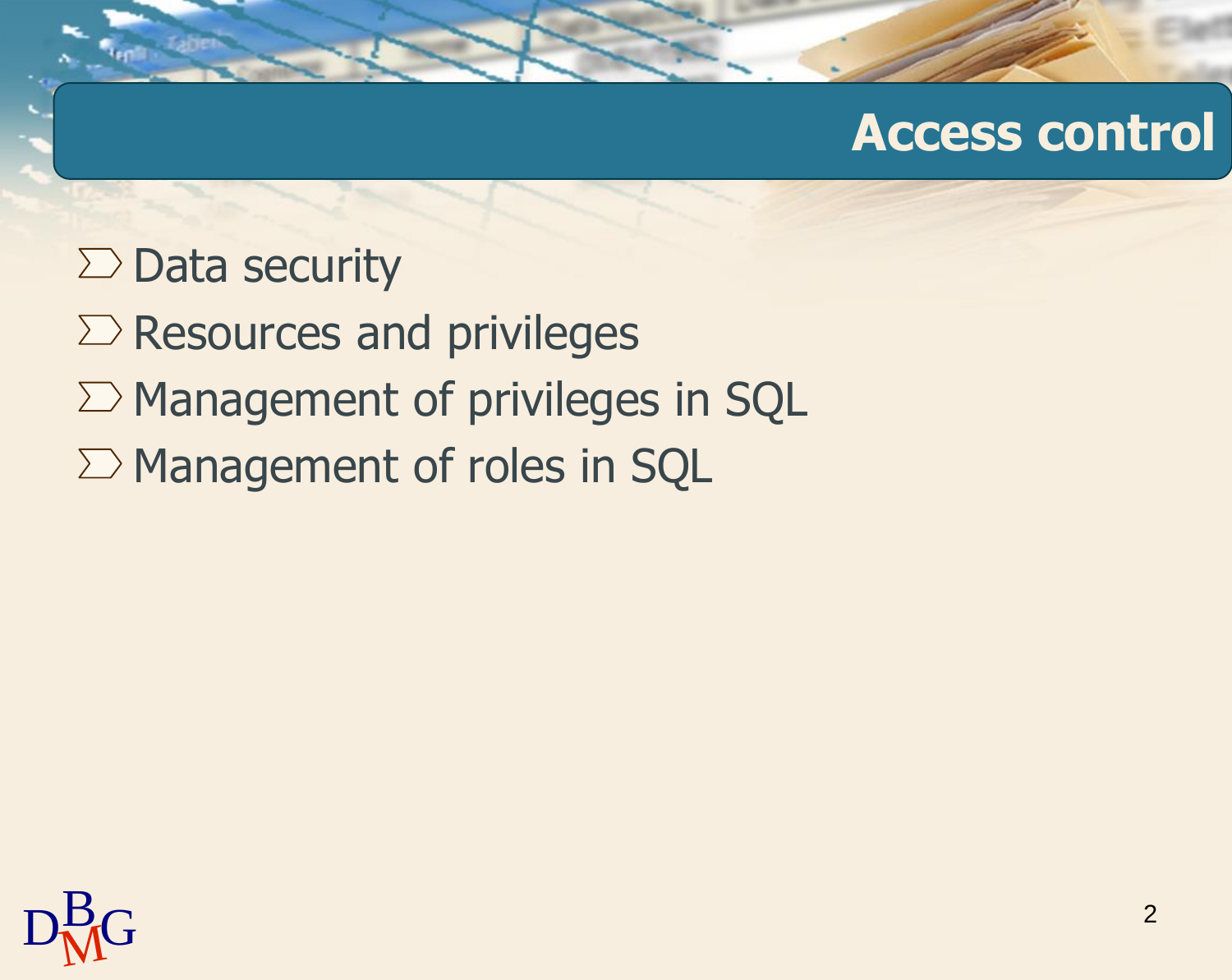

## **Access control**

## **Data security**

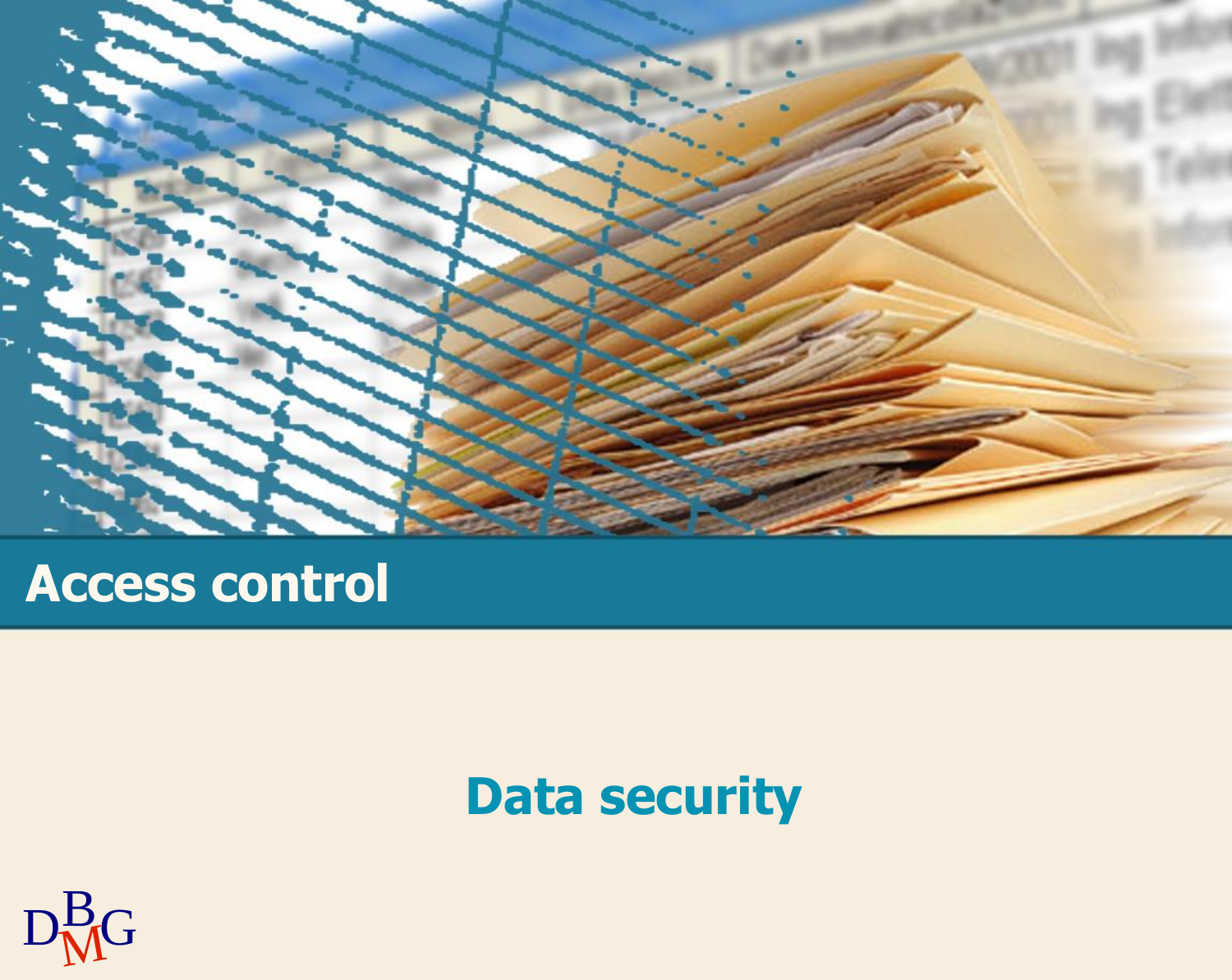## **Data security**

### $\sum$  Protection of data from

- $\bullet$  unauthorized readers
- alteration or destruction
- $\Sigma$  The DBMS provides protection tools which are defined by the database administrator (DBA)

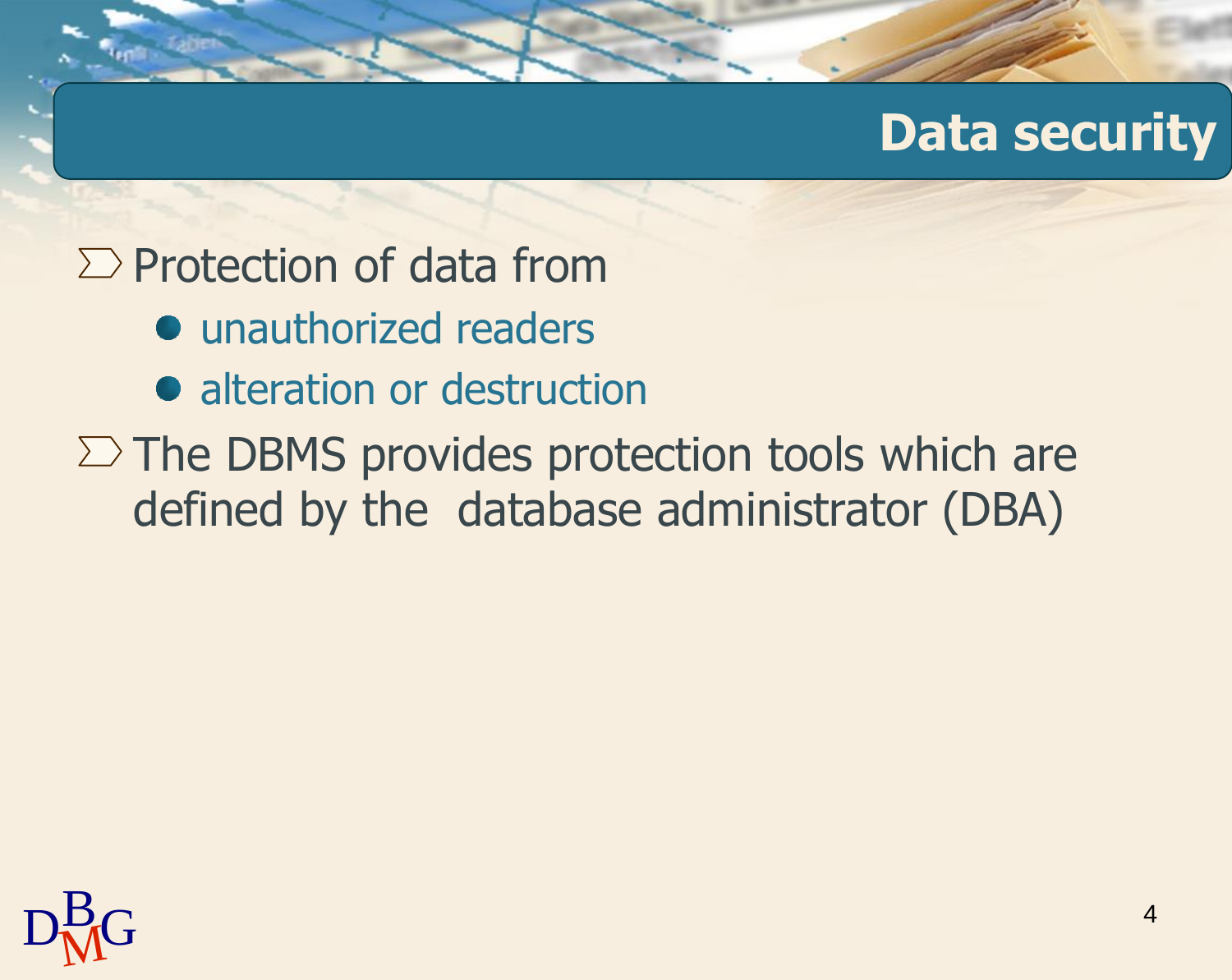## **Data security**

- $\Sigma$  Security control verifies that users are authorized to execute the operations they request
- $\Sigma$  Security is guaranteed through a set of constraints
	- specificied by the DBA in an appropriate language
	- memorized in the data dictionary system

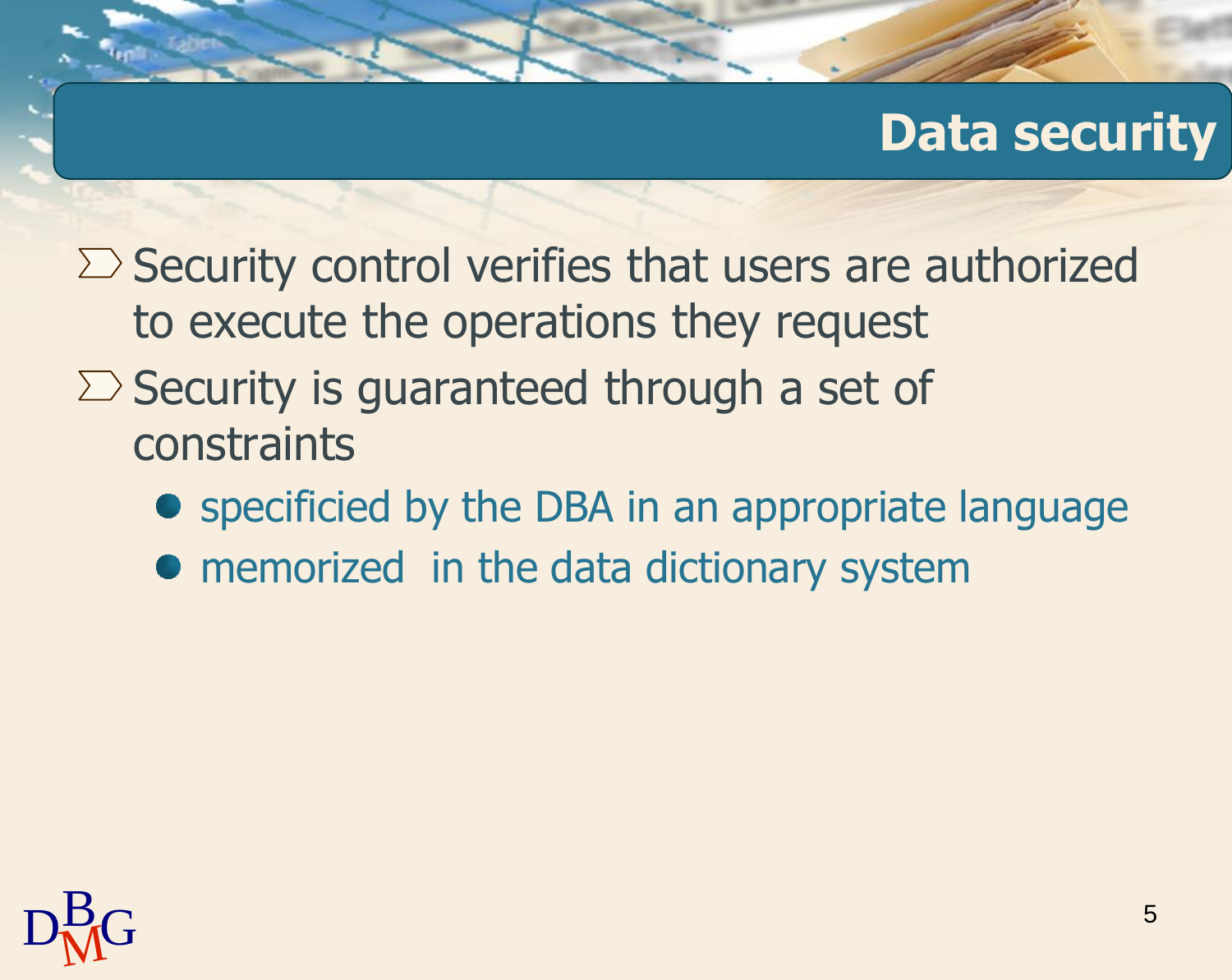

### **Access control**

## **Resources and privileges**

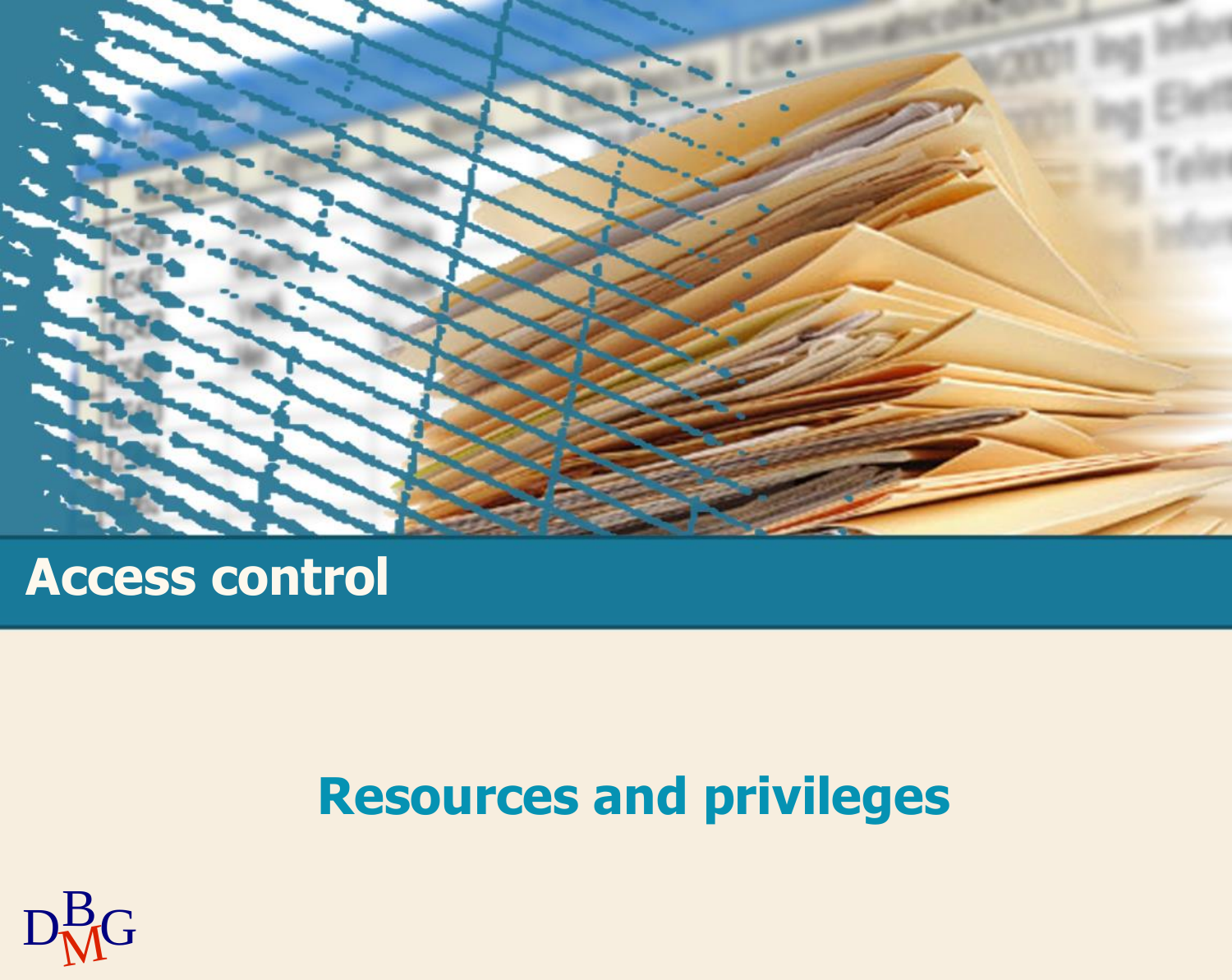### **Resources**

### $\sum$  Any component of the database scheme is a resource

- table
- **•** view
- attribute in a table or view
- $\bullet$  domain
- procedure
- ...

 $\Sigma$  Resources are protected by the definition of access privileges

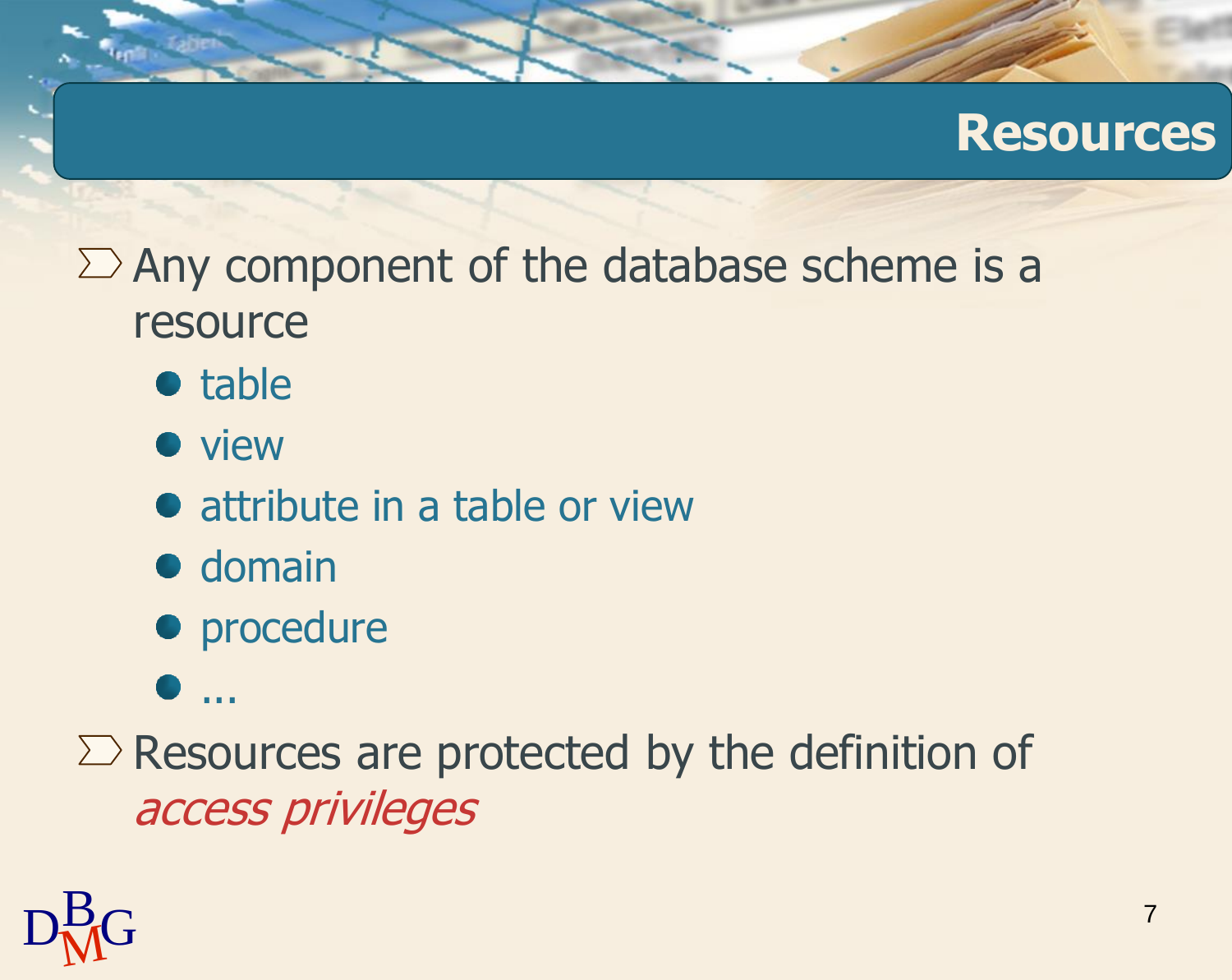## **Access privileges**

- $\Sigma$  Describe access rights to system resources
- $\Sigma$  SQL provides very flexible access control mechanisms for specifying
	- the resources users can access
	- the resources that have to remain private

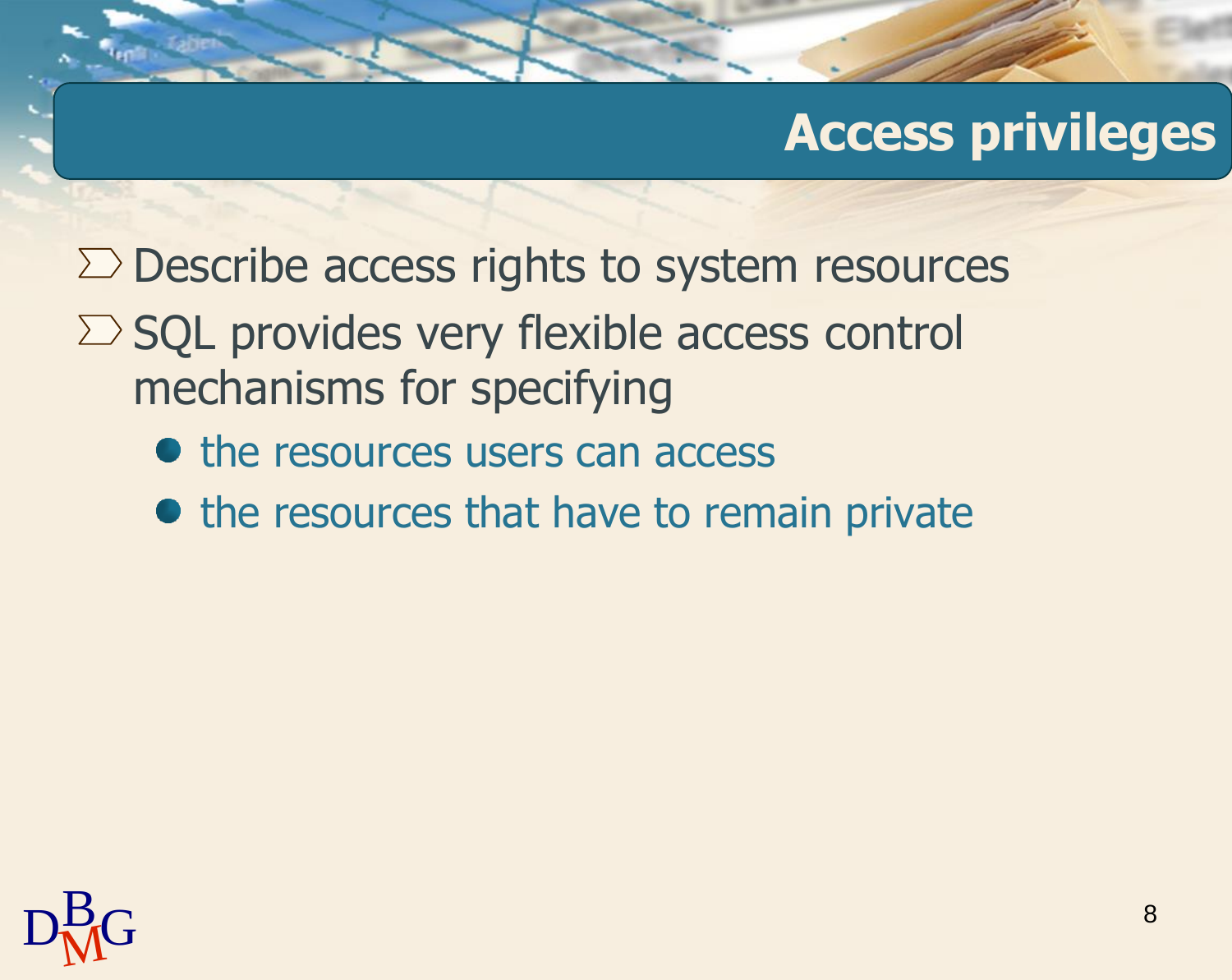## **Privileges: characteristics**

 $\Sigma$  Each privilege is characterized by the following information

- the resource it refers to
- the type of privilege
	- **describes the action allowed on the resource**
- $\bullet$  the user granting the privilege
- the user receiving the privilege
- the faculty to transmit the privilege to other users

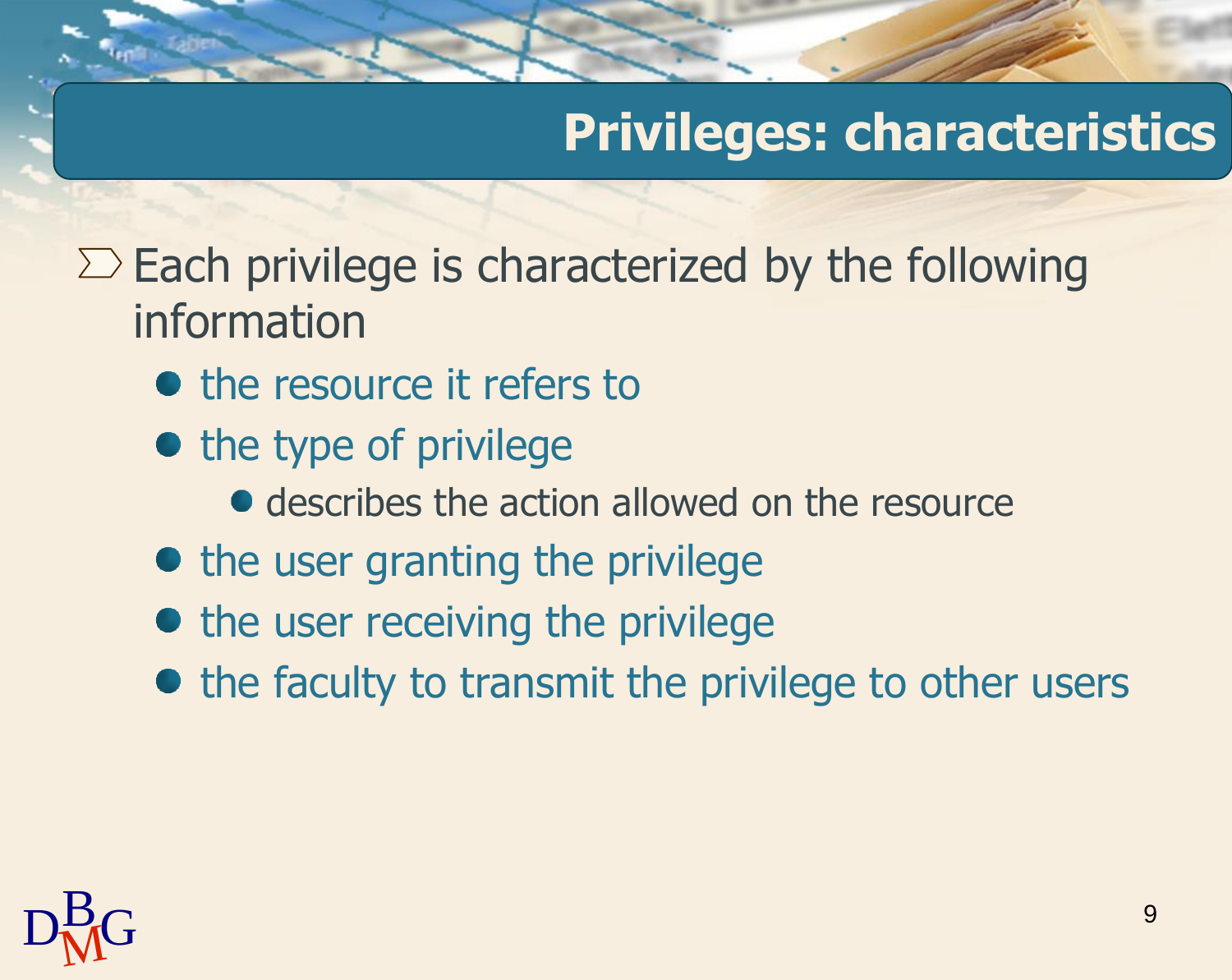# **Types of privilege (1/2)**

## $\sum$  INSERT

- enables the insertion of a new object in the resource
- valid for tables and views
- $\Sigma$  UPDATE
	- enables updating the value of an object
	- valid for tables, views and attributes
- $\Sigma$  DELETE
	- enables removal of objects from the resource
	- valid for tables and views

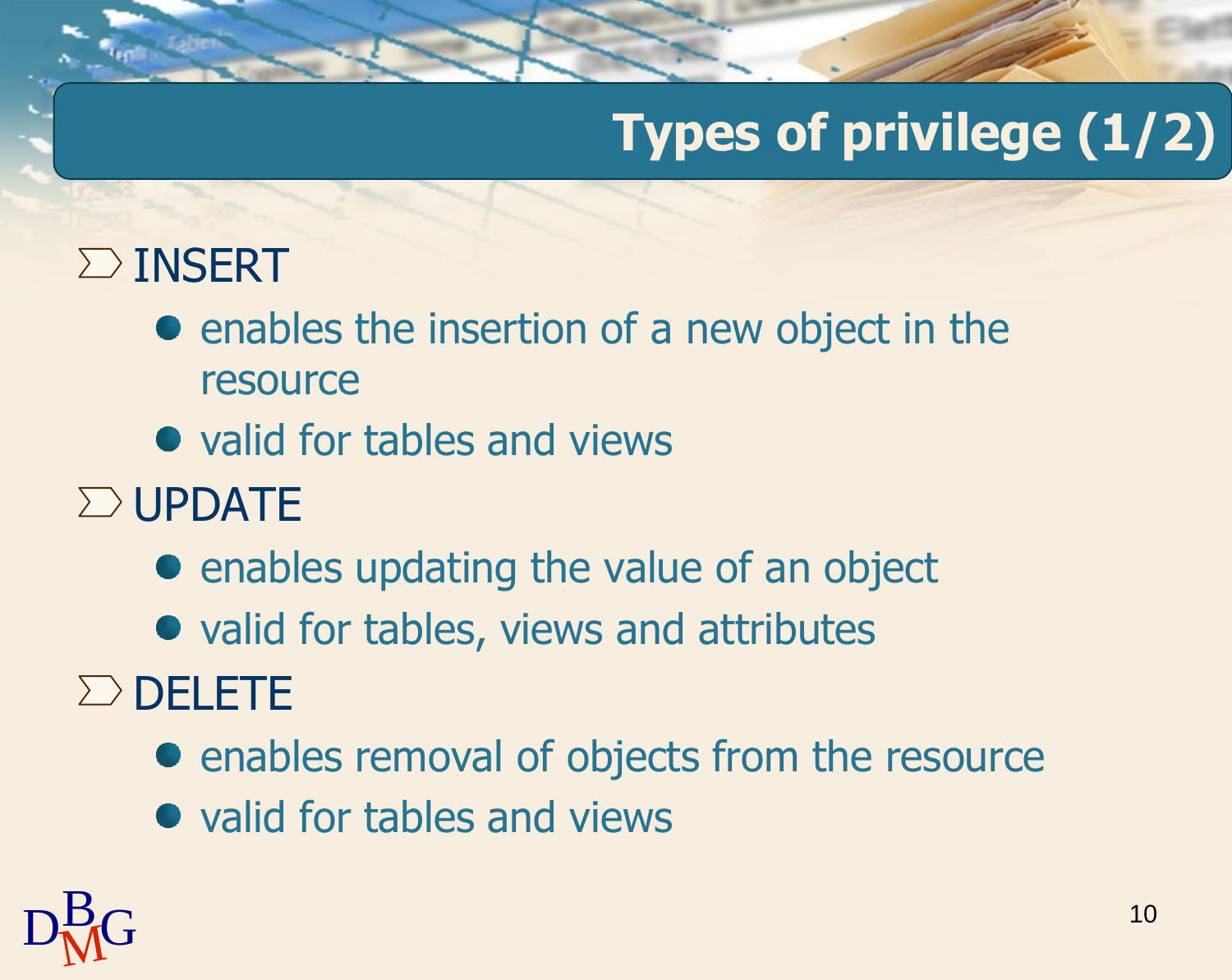# **Types of privilege (2/2)**

## $\Sigma$ SELECT

- enables using the resource in a query
- valid for tables and views

## $\Sigma$  REFERENCES

- enables referring to a resource in the definition of a table scheme
- can be associated with tables and attributes

## $\Sigma$  USAGE

• enables use of the resource (e.g. a new type of data) in the definition of new schemes

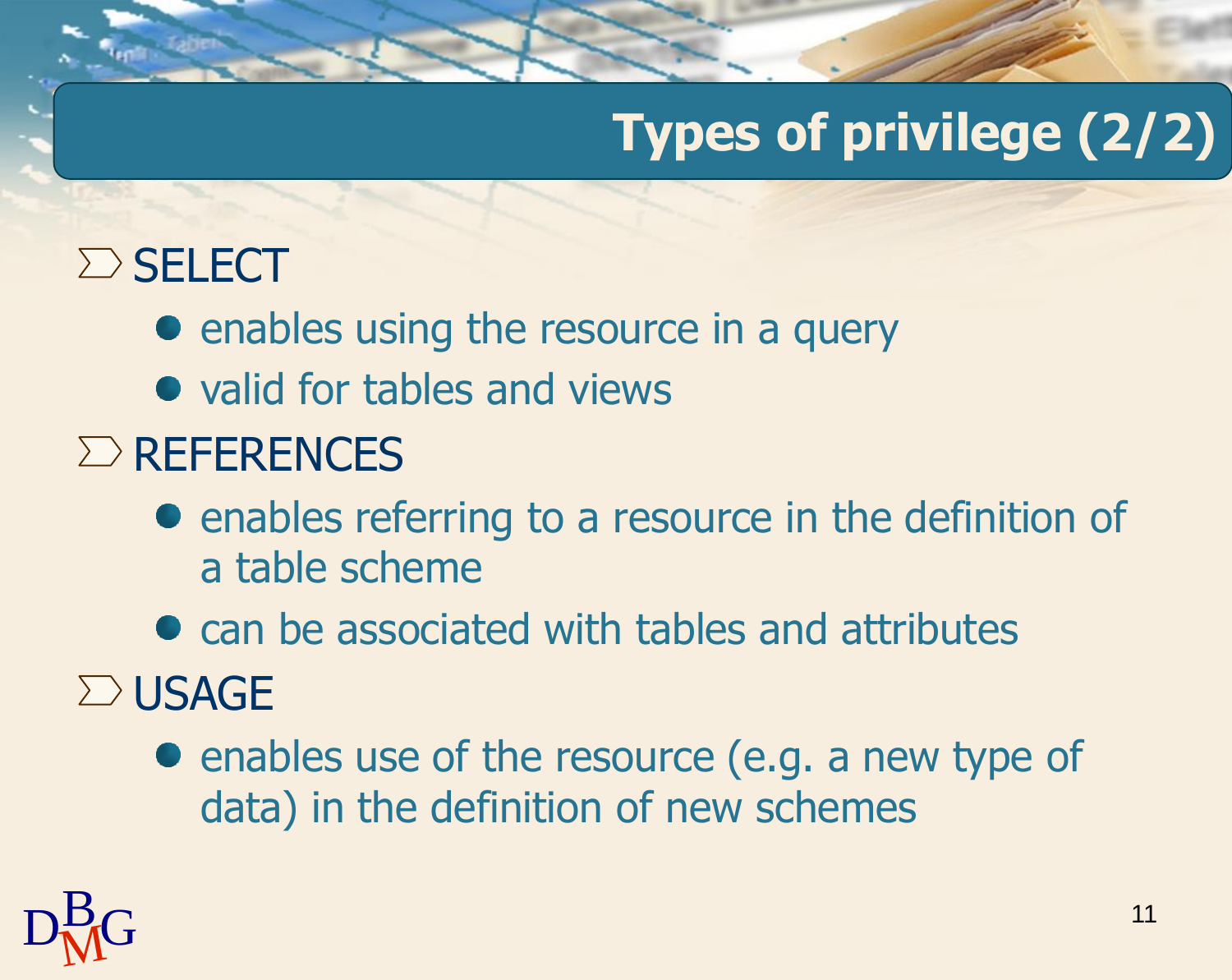## **Resource creator privileges**

- $\Sigma$  When a resource is created, the system grants all privileges over that resource to the user that created it
- $\Sigma$  Only the resource creator has the privilege to eliminate a resource (DROP) and modify a scheme (ALTER)
	- the privilege to eliminate and modify a resource cannot be granted to any other user

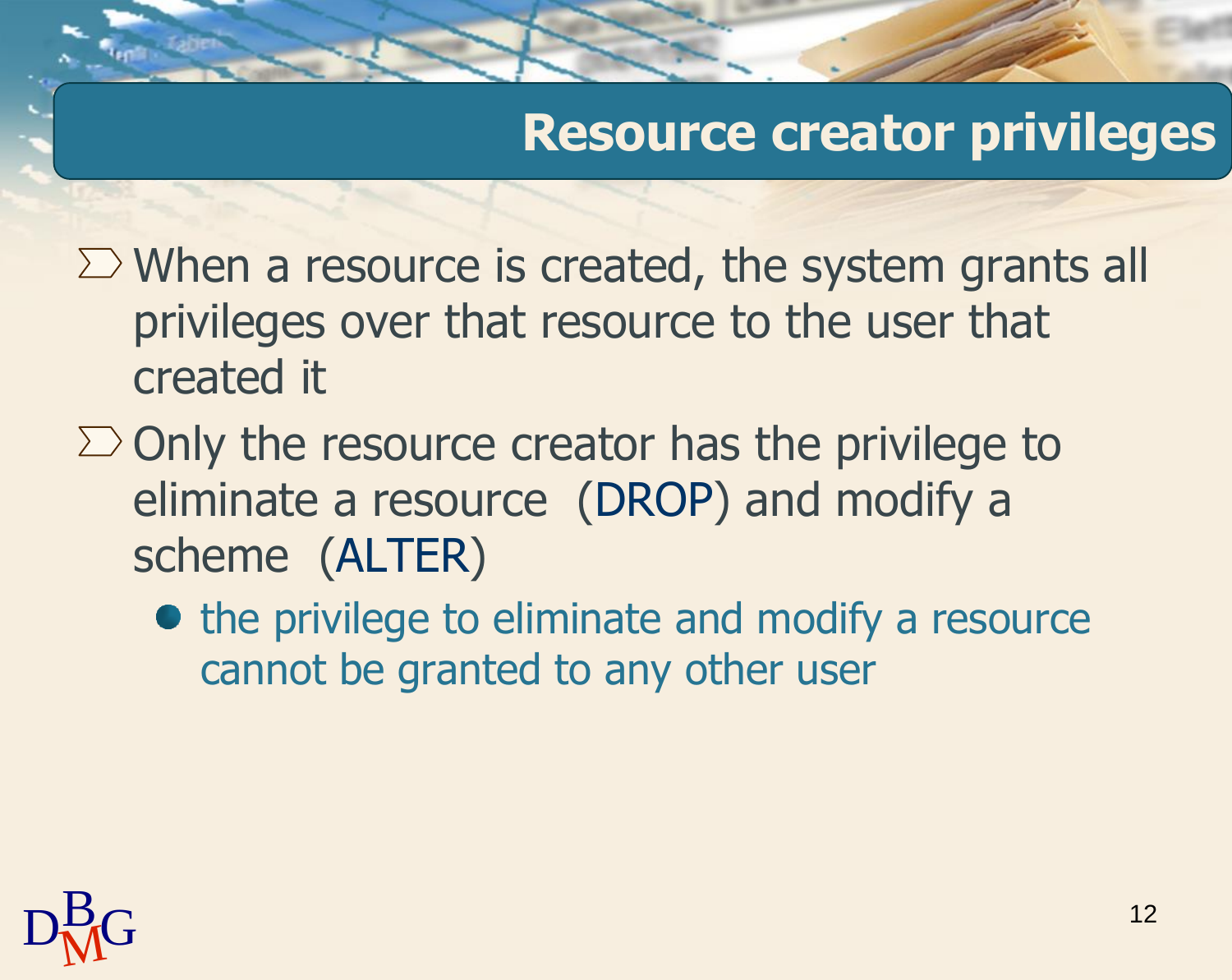**System administrator privileges** 

 $\Sigma$  The system administrator (user system) possesses all privileges over all the resources

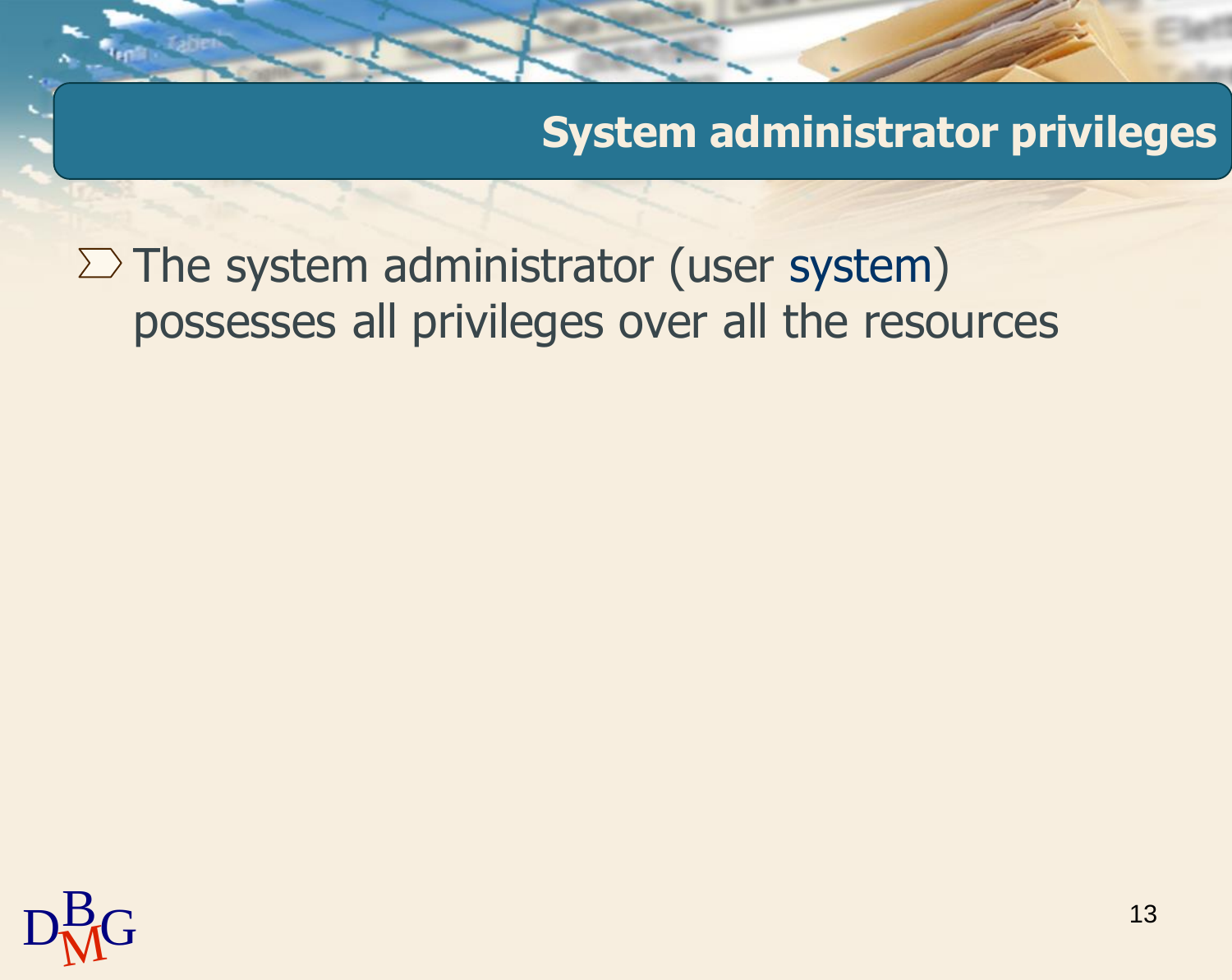

### **Access control**

## **Management of privileges in SQL**

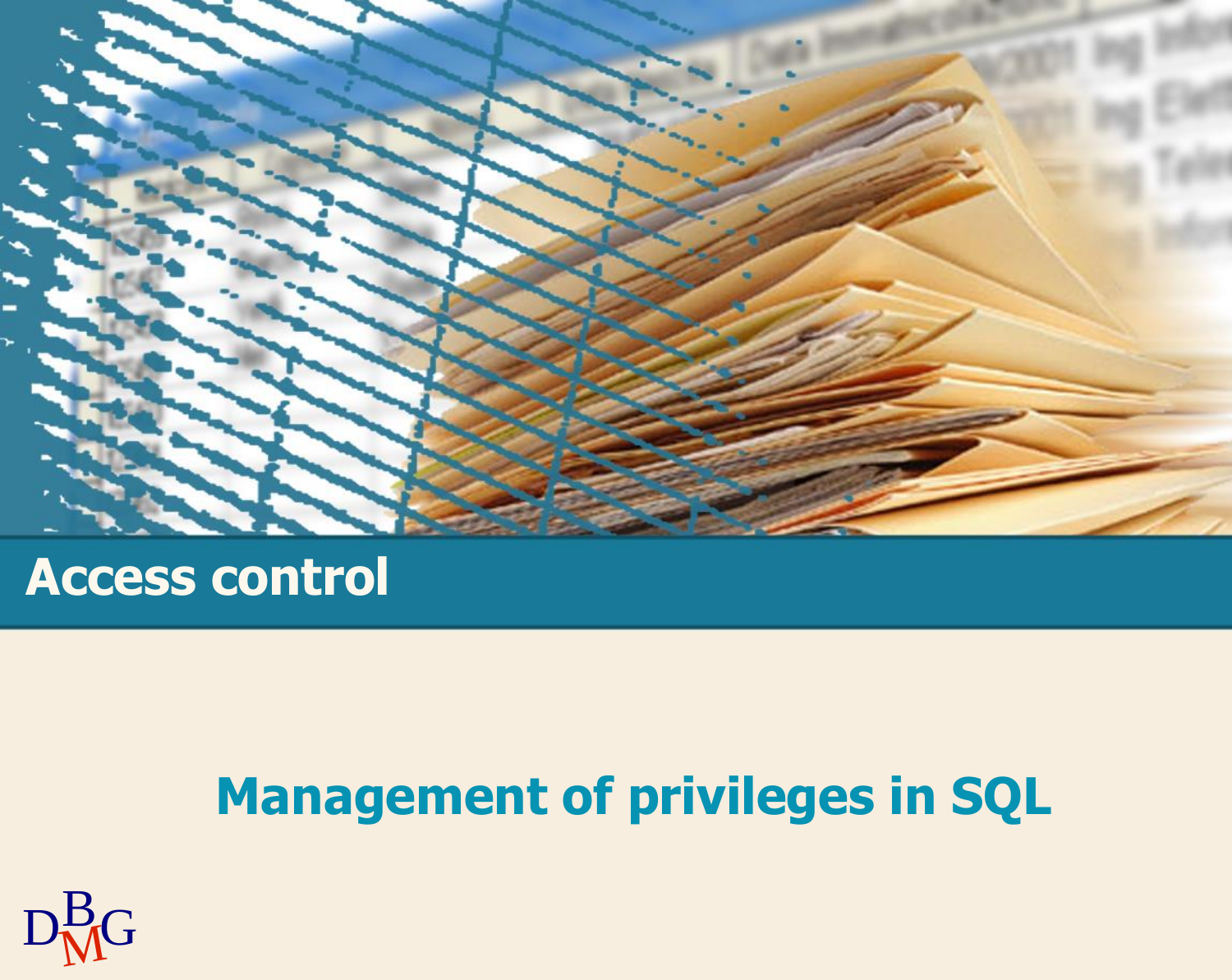## **Management of privileges in SQL**

 $\Sigma$  Privileges are granted or revoked using SQL instructions

#### **• GRANT**

- **•** grants privileges over a resource to one or more users
- **REVOKE**

• revokes privileges granted to one or more users

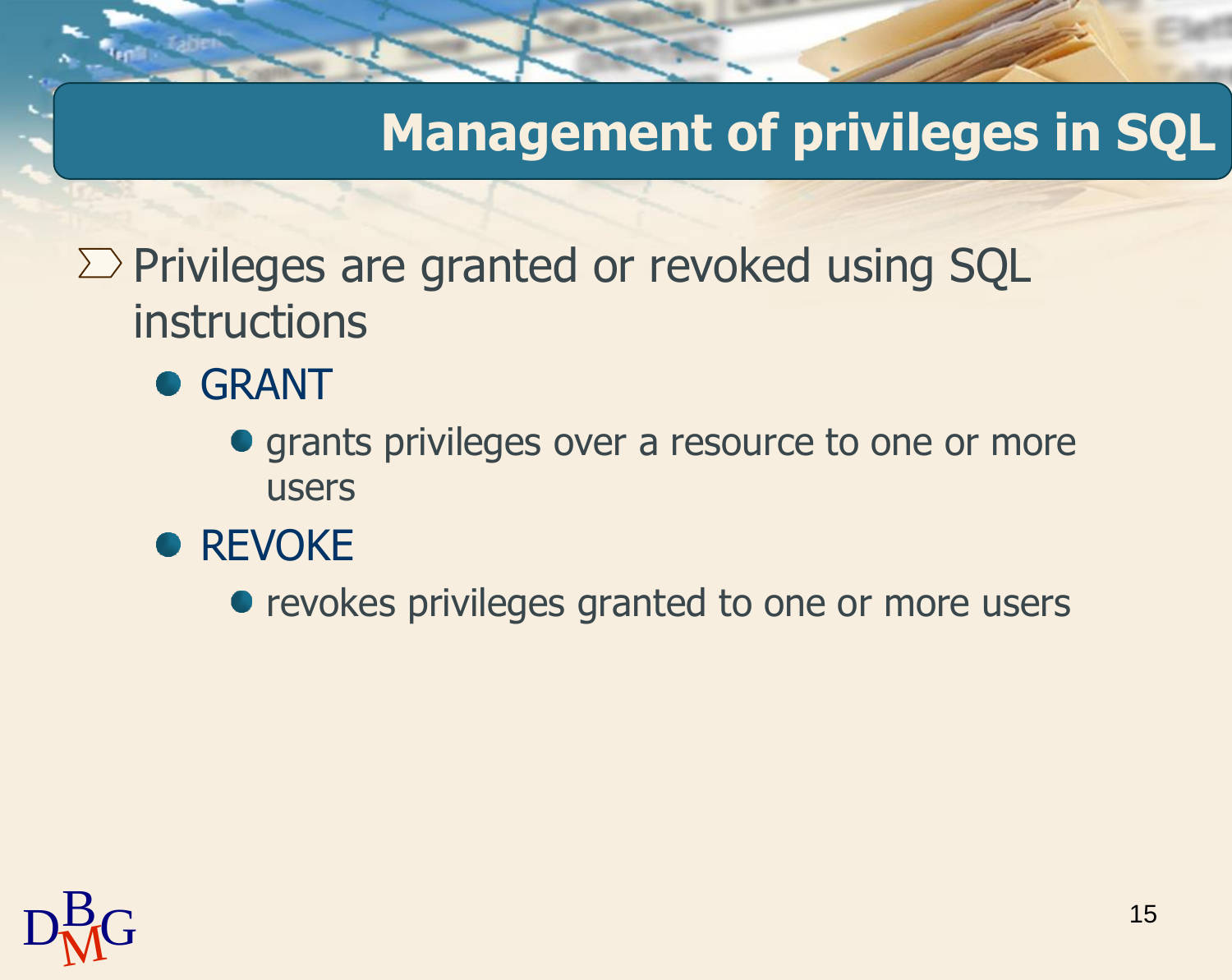

GRANT PrivilegeList ON ResourceName TO UserList [WITH GRANT OPTION]

 $\sum$  PrivilegeList

- specifies the list of privileges
- **ALL PRIVILEGES**

• Keyword for identifying all privileges

- $\sum$  ResourceName
	- **•** specifies the resource for which the privilege is granted

UserList

 $D_{\rm M}^{\rm B}$ G 16 Specifies the users who are granted the privilege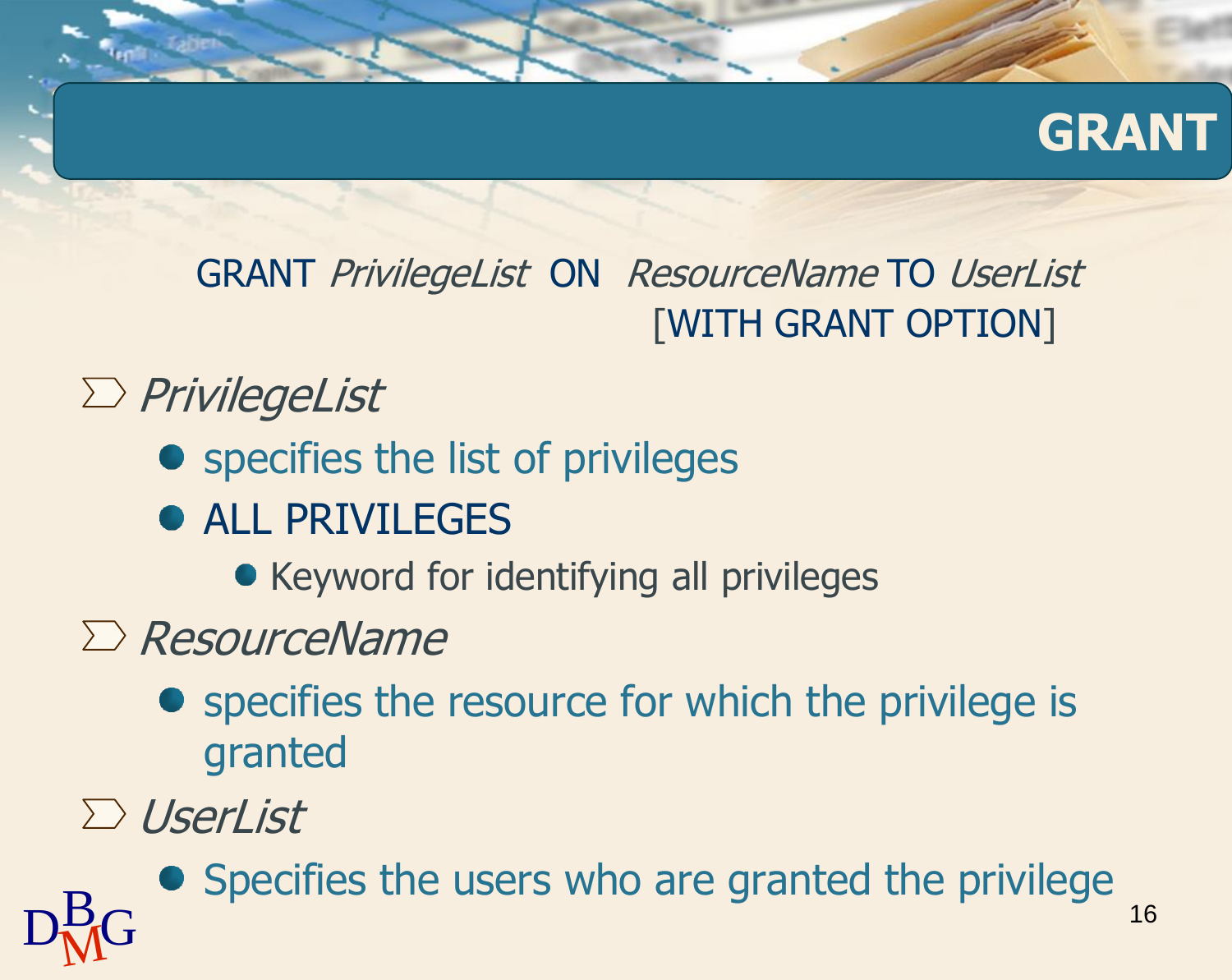## **Example n. 1**

GRANT ALL PRIVILEGES ON P TO Black, White

 $\Sigma$  Users Black and While are granted all privileges for table P

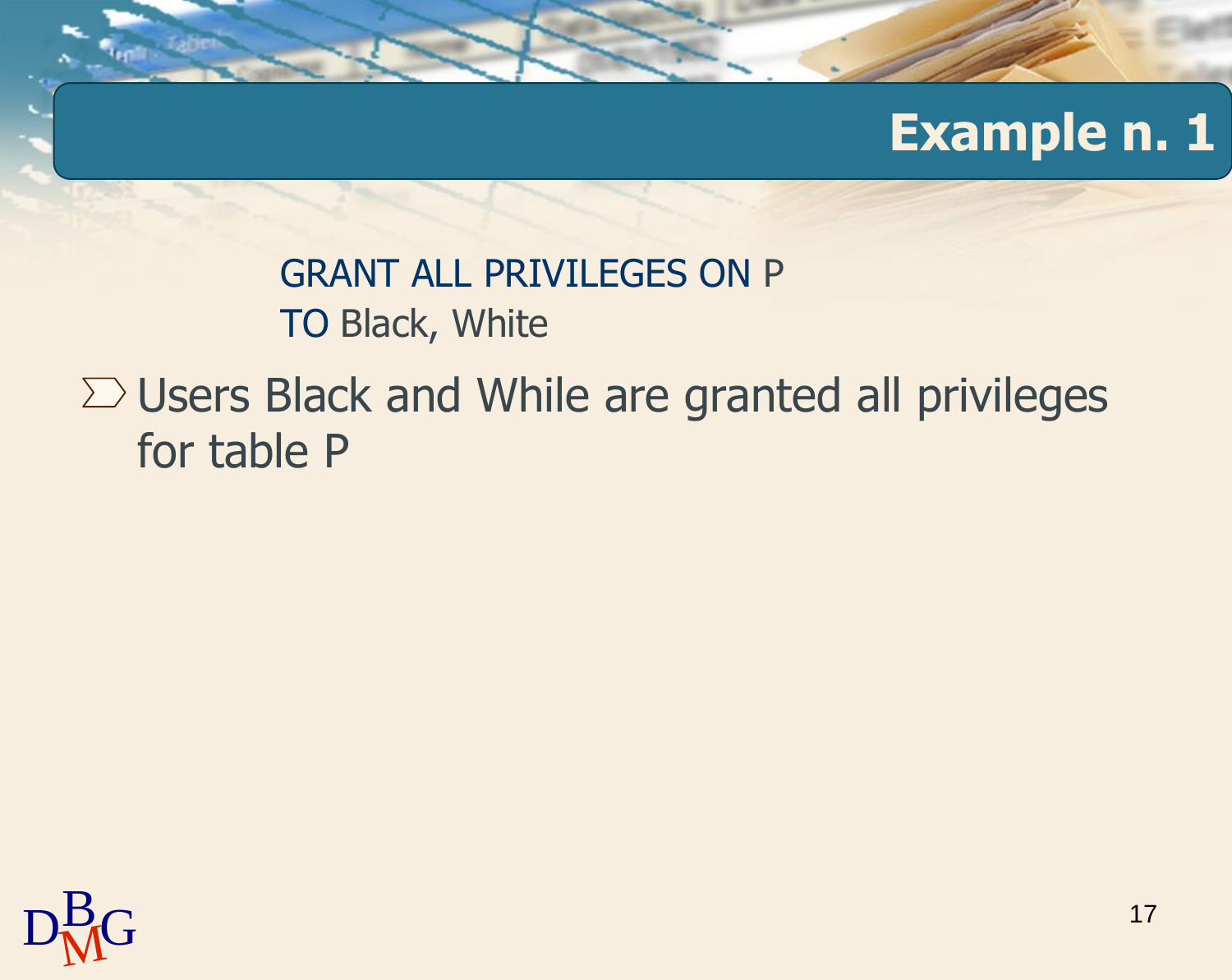

GRANT PrivilegeList ON ResourceName TO UserList [WITH GRANT OPTION]

### $\Sigma$  WITH GRANT OPTION

• faculty to transfer the privilege to other users

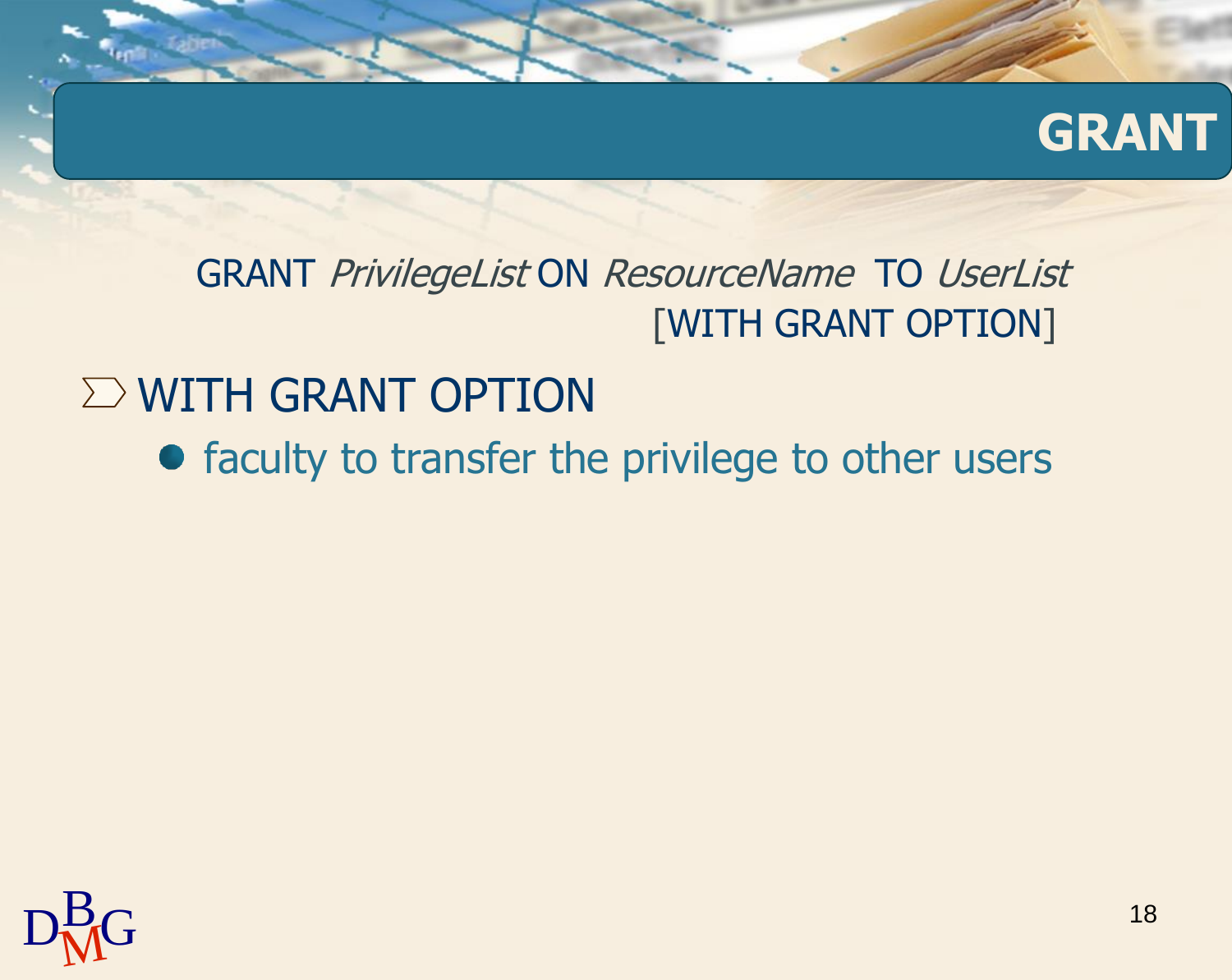## **Example n. 2**

#### GRANT SELECT ON S TO Red WITH GRANT OPTION

- $\Sigma$  User Red is granted the privilege to SELECT in table S
- $\Sigma$  User Red has the faculty to grant the privilege to other users

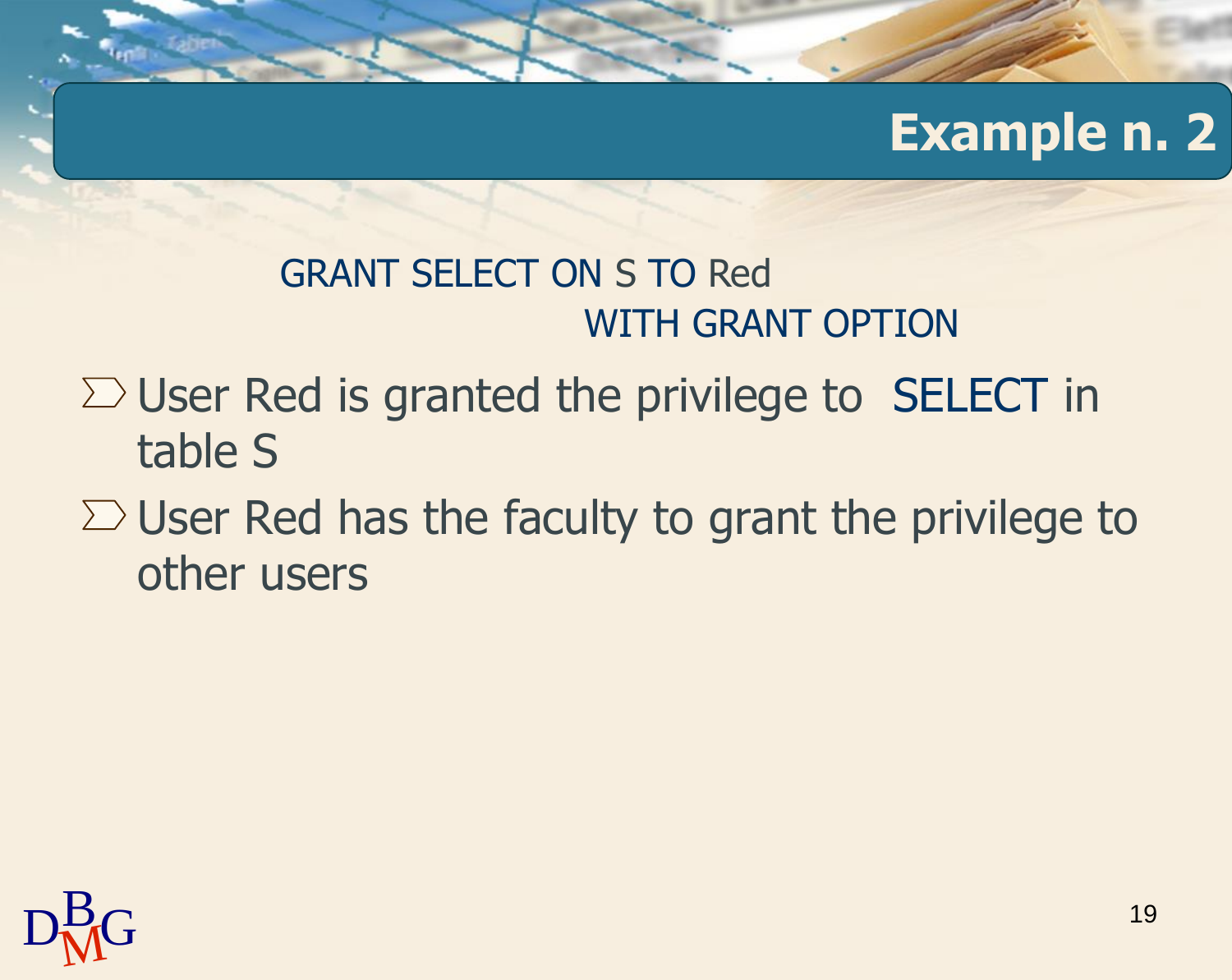### **REVOKE**

REVOKE PrivilegeList ON ResourceName FROM UserList [RESTRICT|CASCADE]

 $\Sigma$  The command REVOKE can remove

- all the privileges that have been granted
- a subset of privileges granted

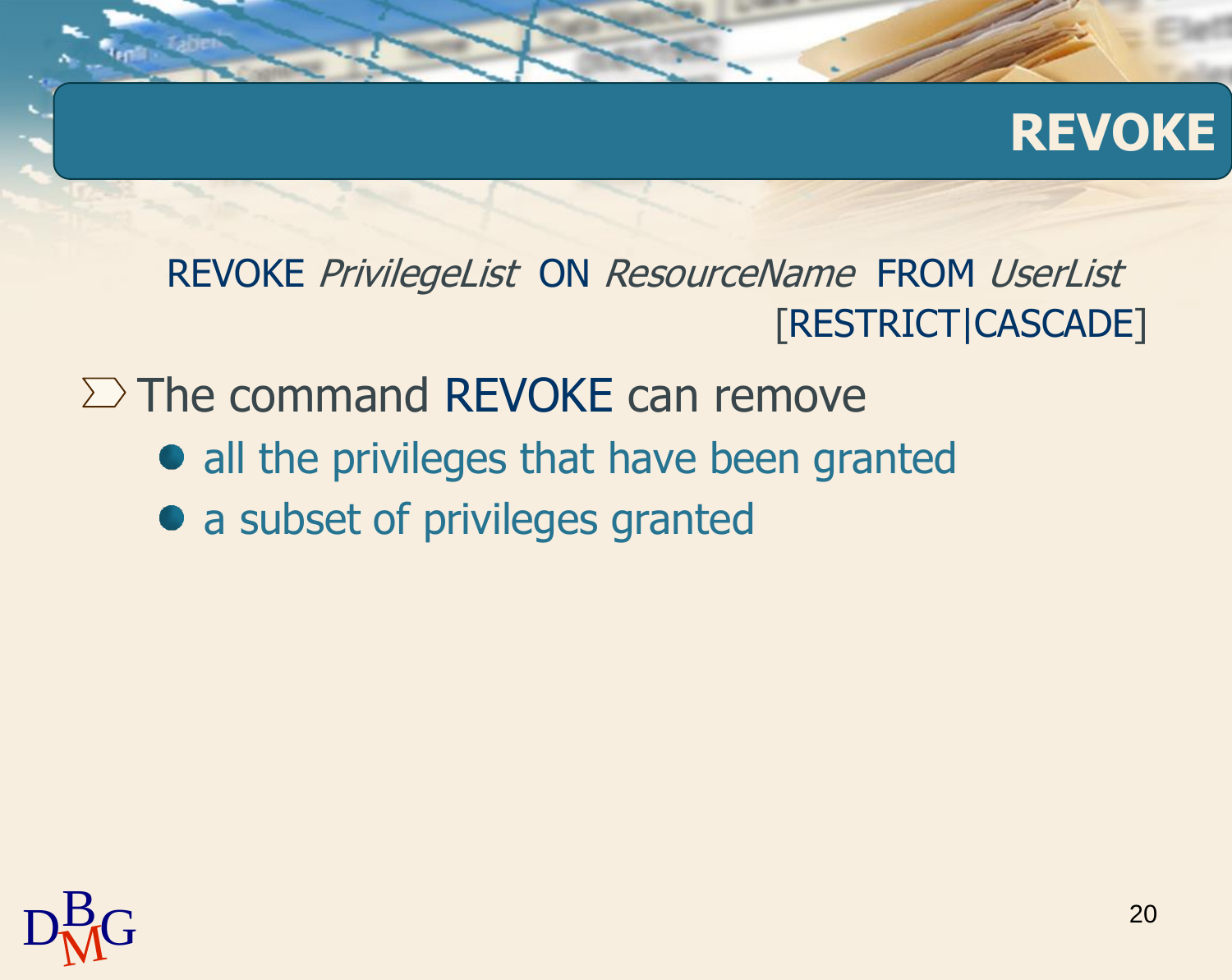## **Example n. 1**

#### REVOKE UPDATE ON P FROM White

## $\Sigma$  User White's privilege to UPDATE table P is revoked

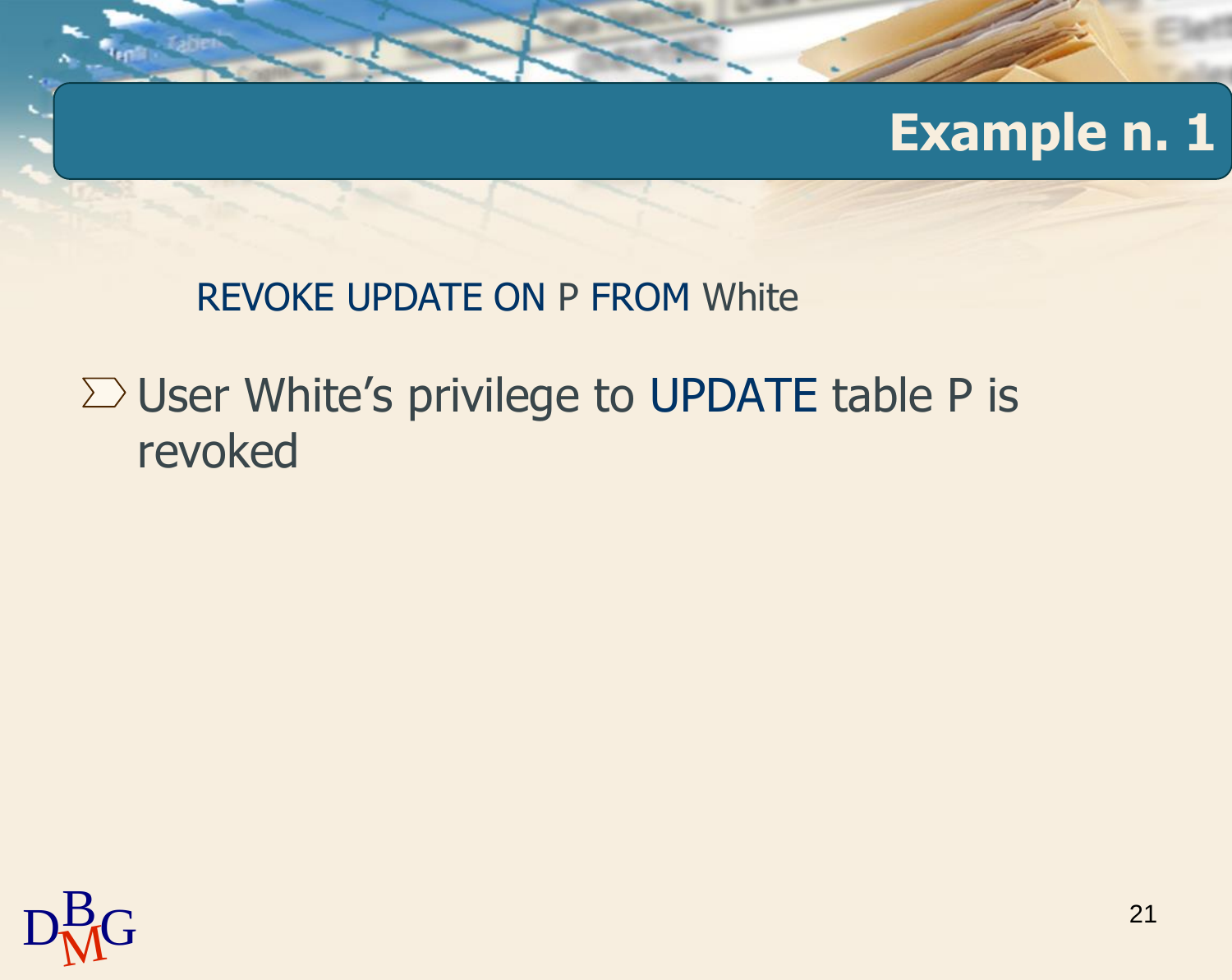## **REVOKE**

#### REVOKE PrivilegeList ON ResourceName FROM UserList [RESTRICT|CASCADE]

### $\Sigma$  RESTRICT

- $\bullet$  the command must not be executed if revoking the user's privileges entails revoking other privileges
	- Example: the user has received the privileges with the GRANT OPTION and has propagated the privileges to other users
- $\bullet$  default value

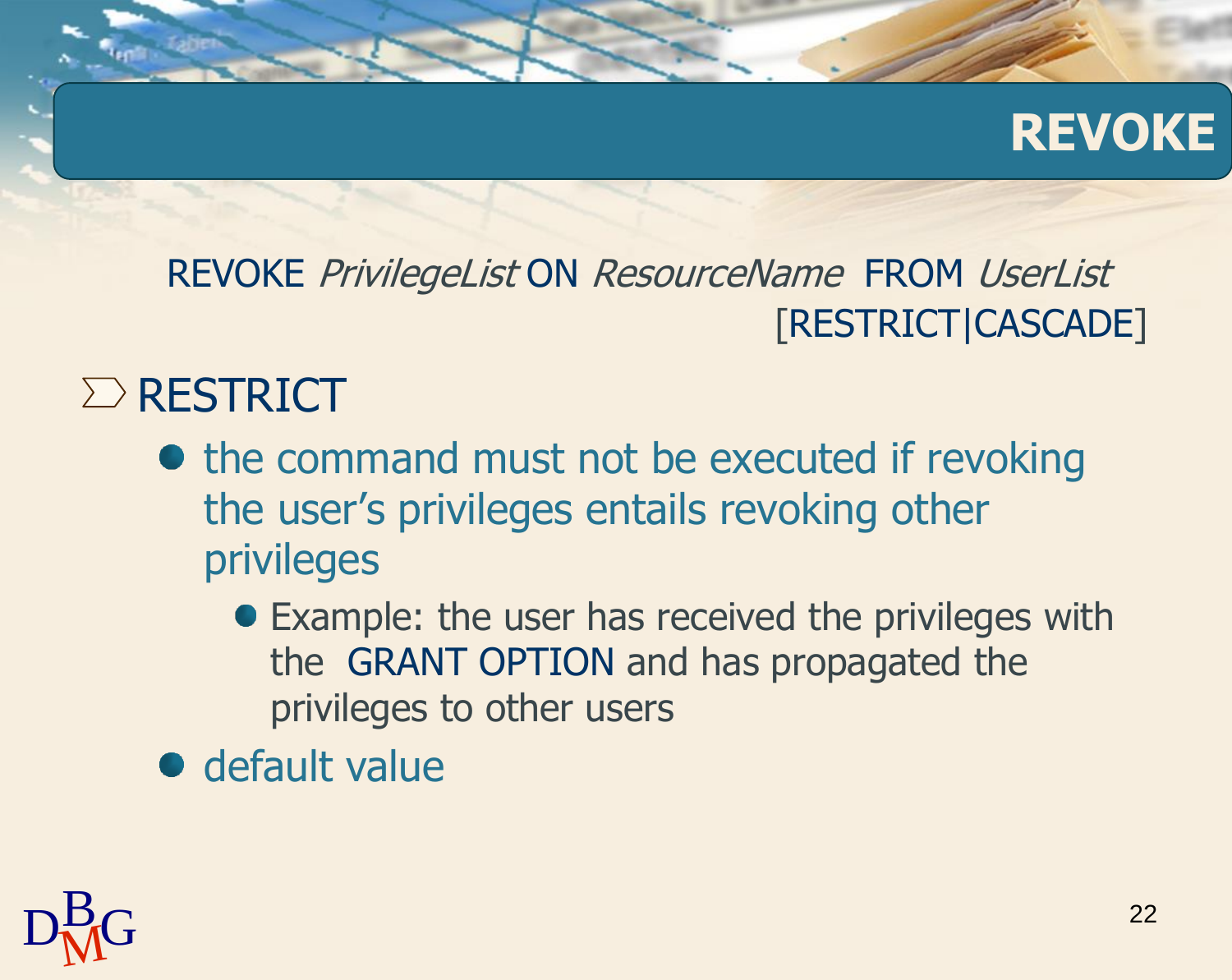## **Example n. 1**

REVOKE UPDATE ON P FROM White

## $\Sigma$  User White's privilege to UPDATE table P is revoked

• the command is not executed if it entails revoking the privilege of other users

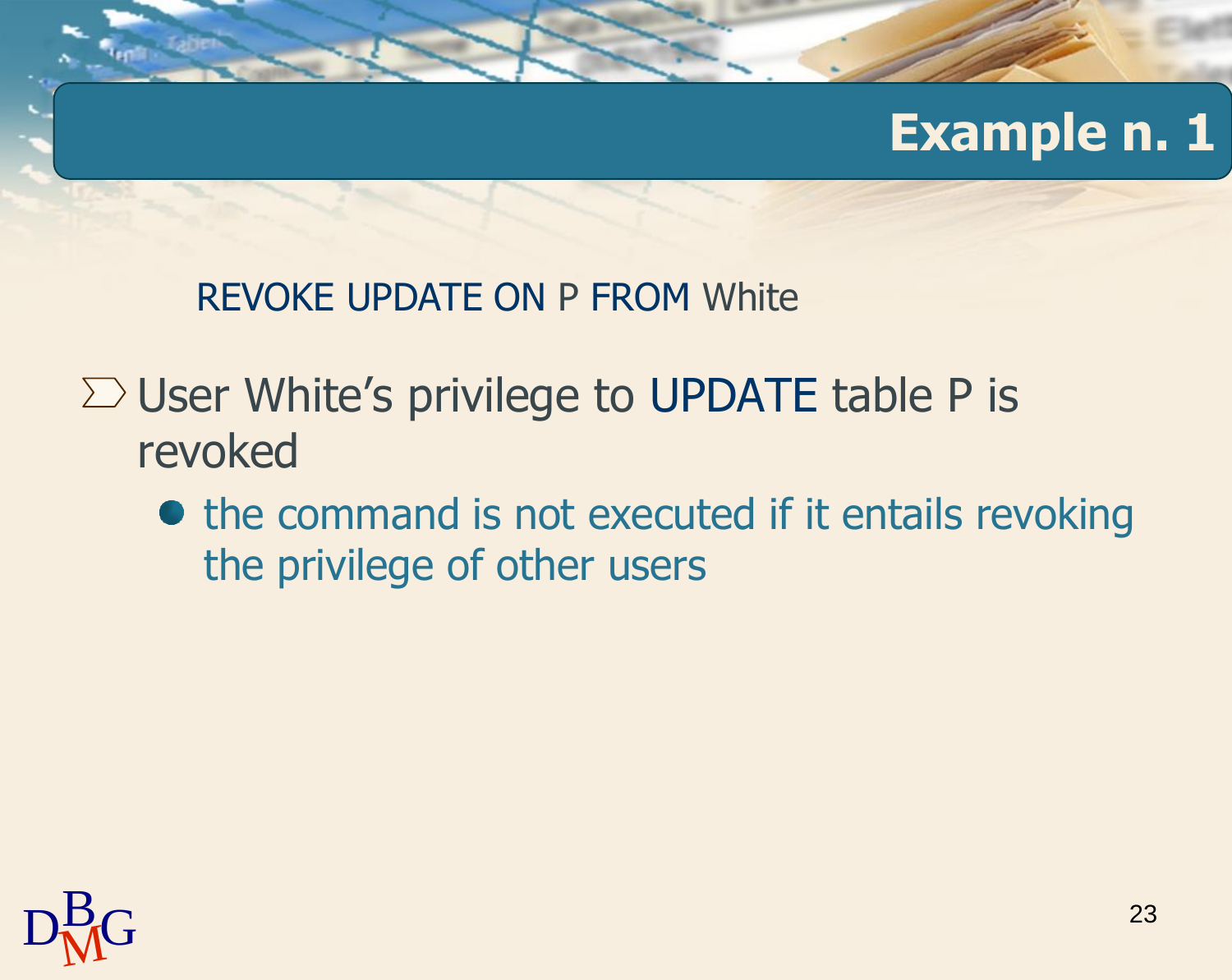## **REVOKE**

#### REVOKE PrivilegeList ON ResourceName FROM UserList [RESTRICT|CASCADE]

### $\sum$  CASCADE

- revokes also all the privileges which have been propagated
	- **•** generates a chain reaction
- for each privilege revoked
	- all granted privileges are revoked in a cascade
	- all database elements which have been created exploiting these privileges are removed

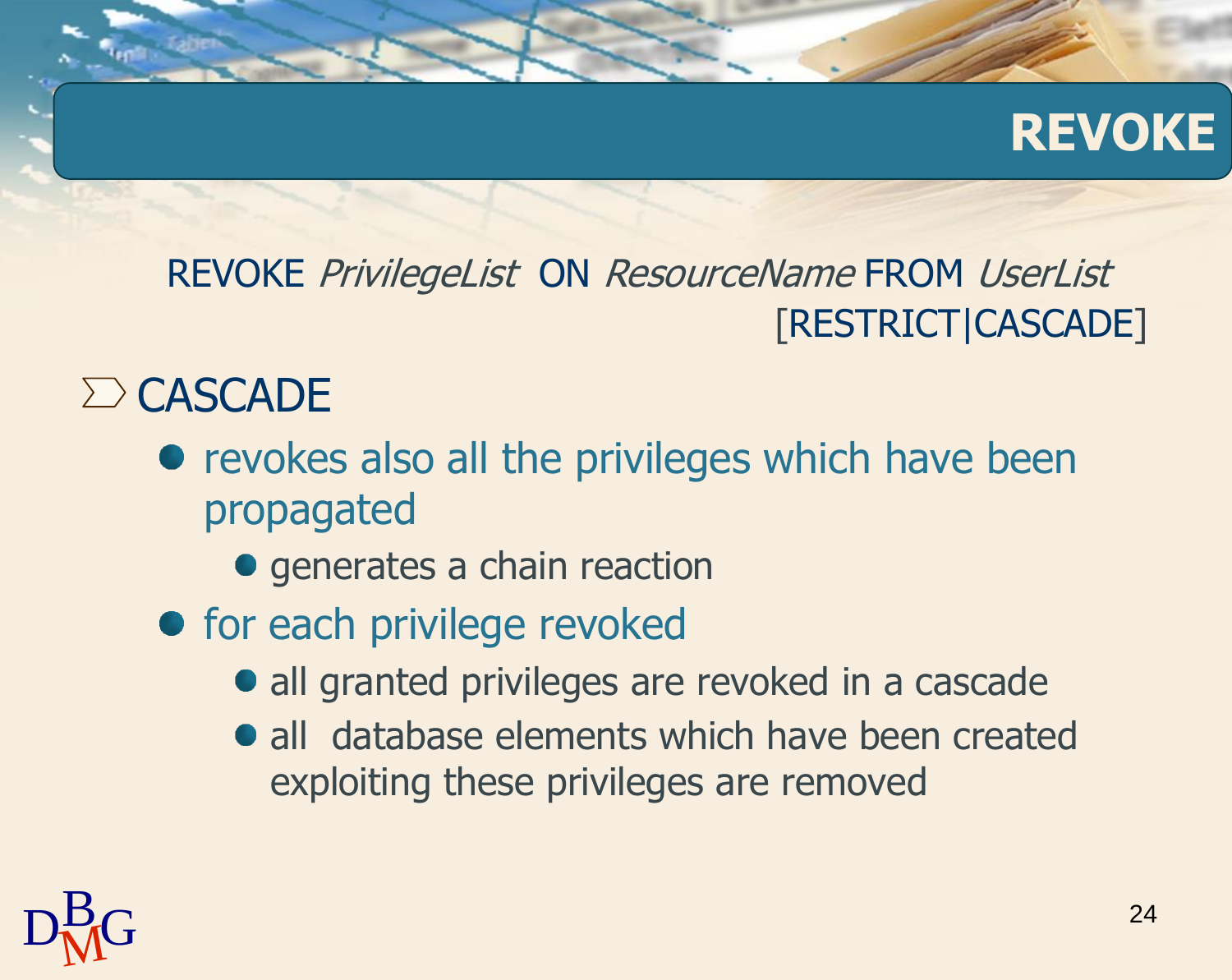## **Example n. 2**

#### REVOKE SELECT ON S FROM Red CASCADE

- $\Sigma$  User Red's privilege to SELECT table S is revoked
- $\Sigma$  User Red had received the privilege through GRANT OPTION
	- if Red has propagated the privilege to other users, the privilege is revoked in cascade
	- if Red has created a view using the SELECT privilege, the view is removed

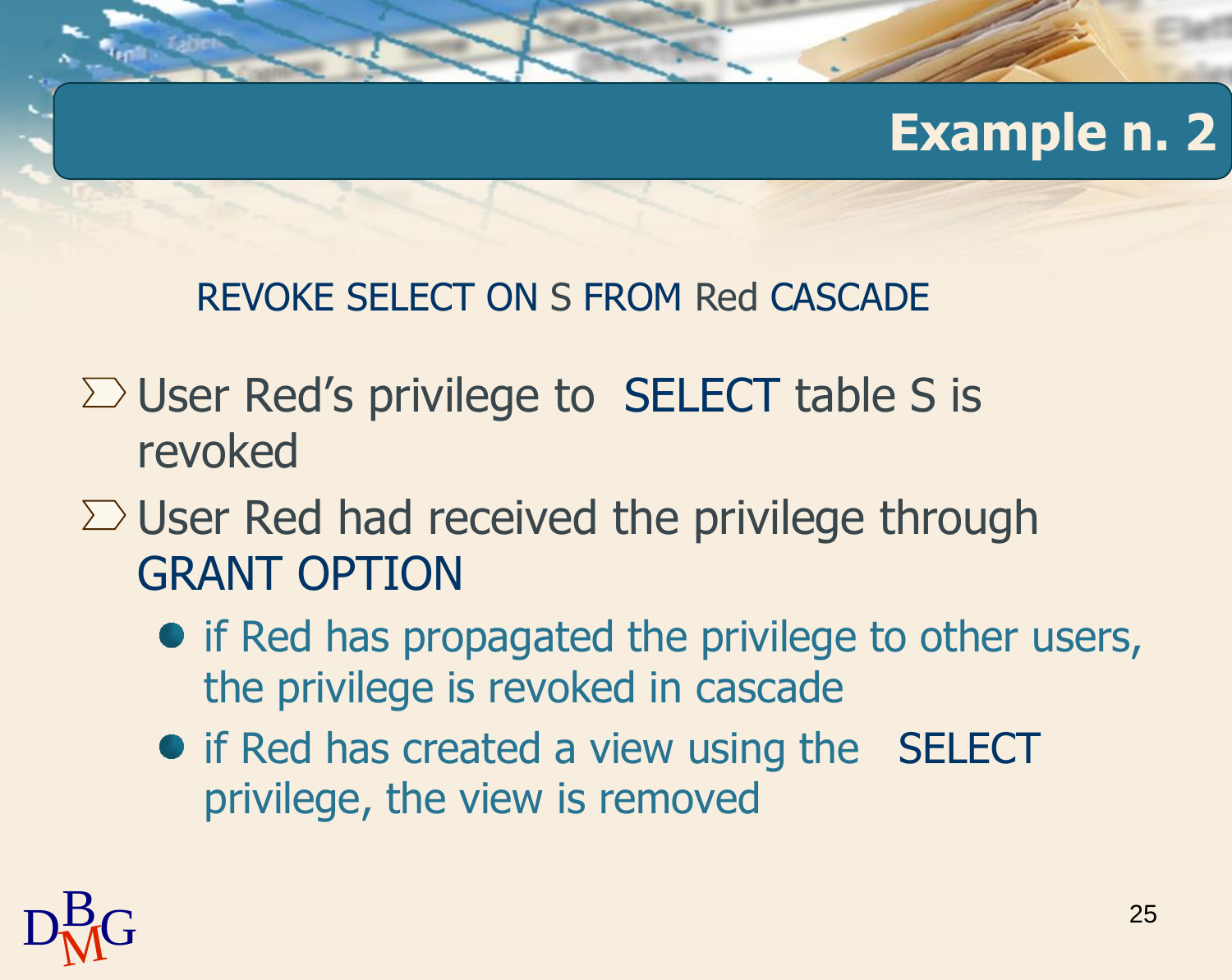

### **Access control**

## **Management of roles in SQL**

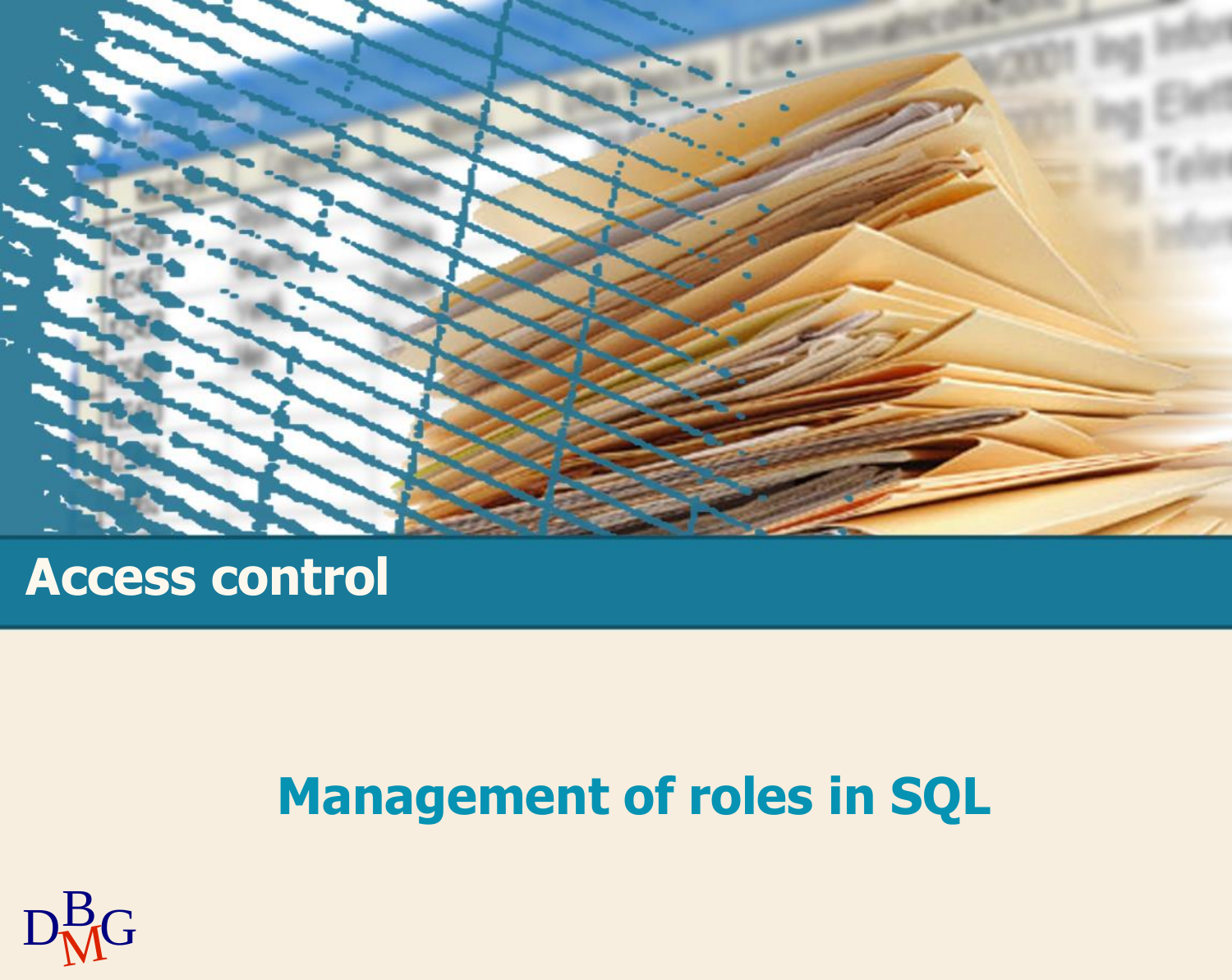# **Concept of role (1/2)**

 $\Sigma$  The role is an access profile • Defined by its set of privileges  $\Sigma$  Each user has a defined role • it enjoys the privileges associated with that role

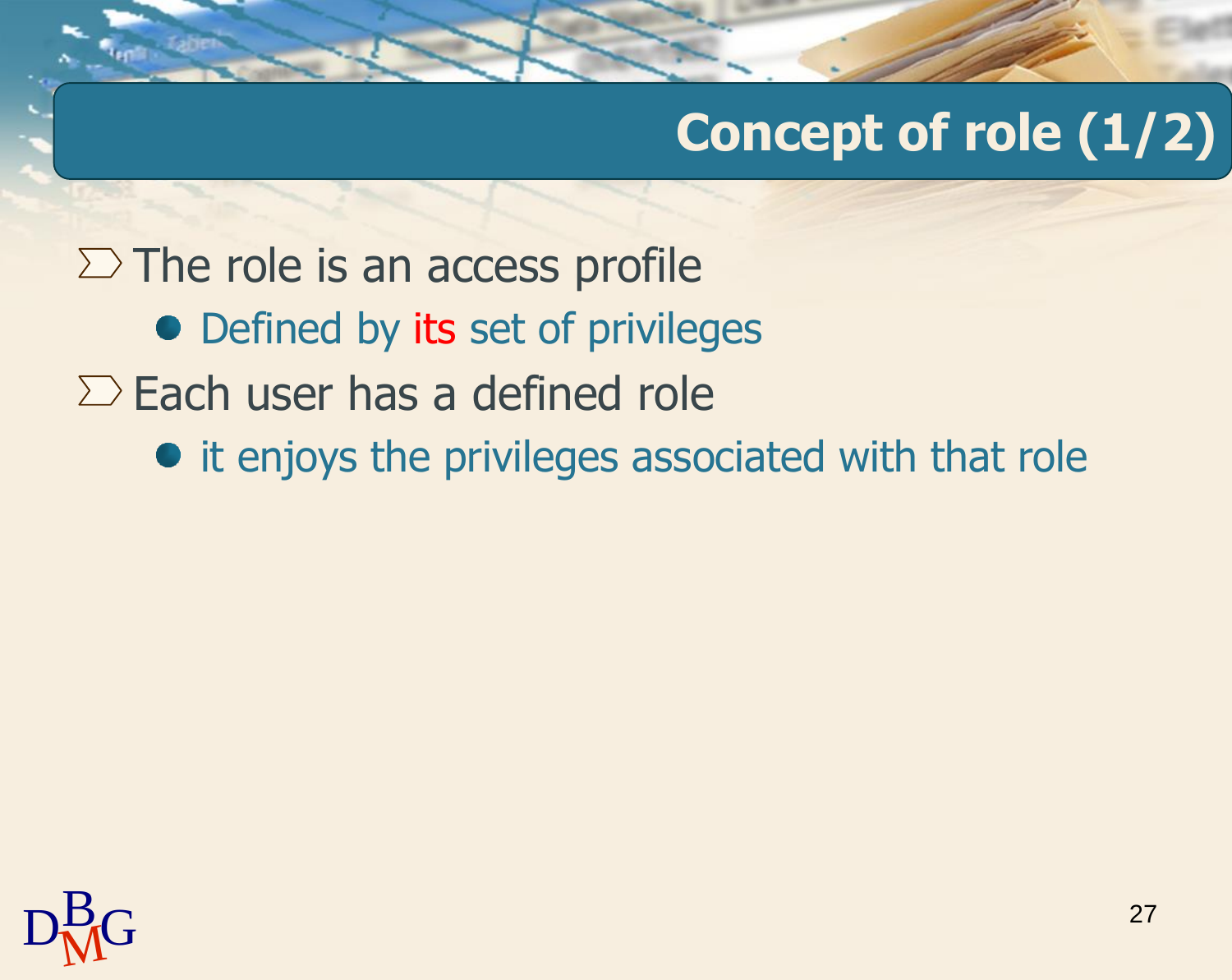# **Concept of role (2/2)**

### $\Sigma$  Advantages

- access control is more flexible
	- a user can have different roles at different times
- it simplifies administration
	- an access profile need not be defined at the moment of its activation
	- it is easy to define new user profiles